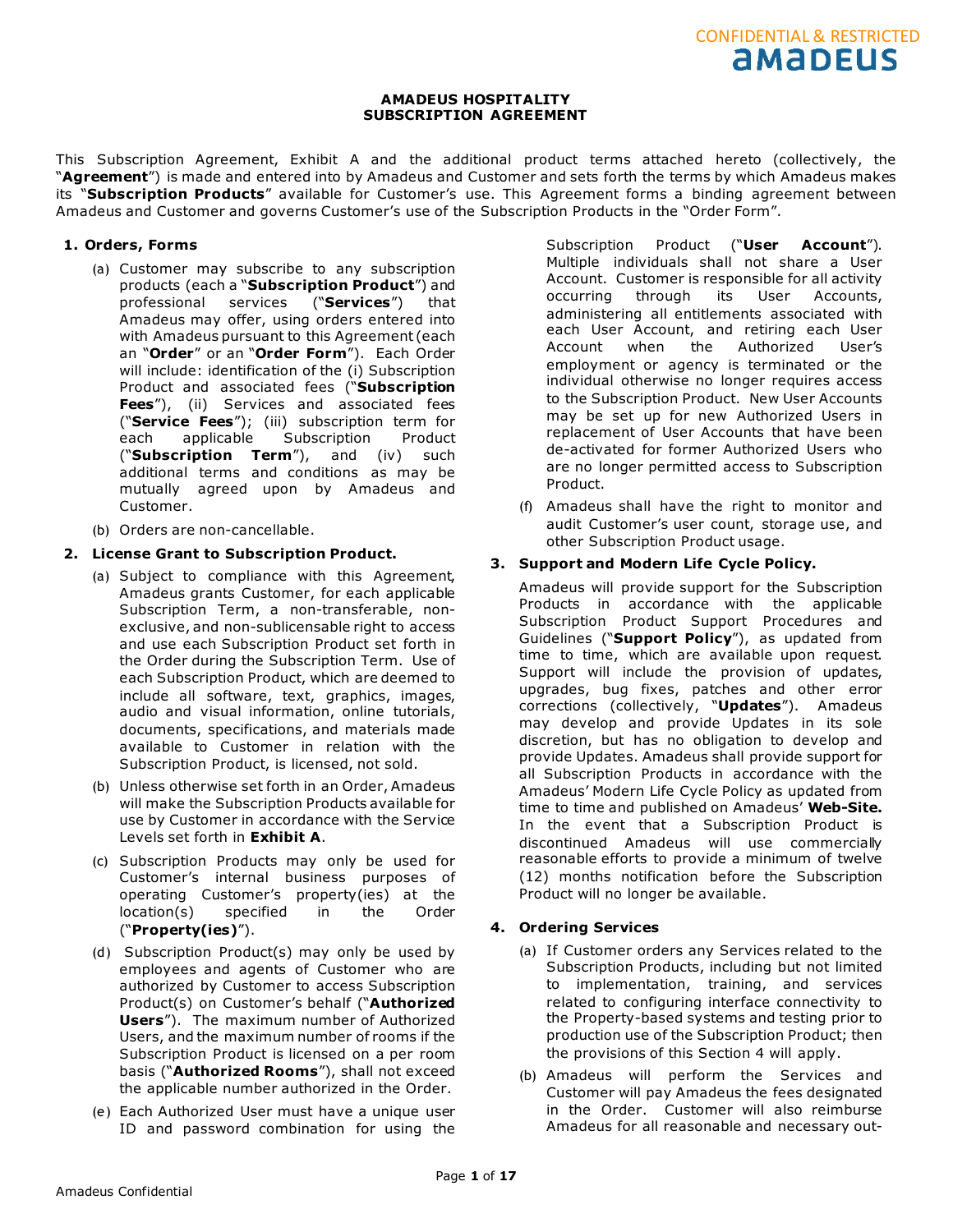of-pocket expenses actually incurred by Amadeus in performance of the Services, which include but are not limited to travel expenses, per diem and mileage in accordance with Amadeus Travel and Expense Policy.

- (c) Services will be provided during normal business hours. Any work performed at Customer's request on a holiday, weekend, or more than nine (9) hours in a single day will be charged at Amadeus's prevailing overtime rates, which shall be available upon request. Amadeus and Customer will mutually agree to proceed before any overtime charges are incurred.
- (d) Customer acknowledges that Amadeus schedules resources in advance and that Amadeus would incur significant expenses, including downtime of those resources, if scheduled Services are canceled, delayed, or rescheduled within thirty (30) days of the scheduled Service date i) by Customer for its convenience; or ii) due to Customer delay or being unprepared for performance of the Service(s). As such, in the event of any such cancellation, delay, or rescheduling, Amadeus may: i) assess a cancellation fee of eighty percent (80%) of the total price of the scheduled Service if Amadeus cannot reschedule the resources to a chargeable project for an alternative customer; ii) charge Customer for any non-refundable airline fees, change fees or other nonrefundable travel and related expenses unused due to the delay.
- (e) Amadeus reserves the right to suspend or reschedule any Services if Customer is delinquent on any non-disputed payment obligations to Amadeus.

# **5. Fees and Payment.**

- (a) Subscription Fees, Service Fees, invoicing and payment terms will be specified on the Order. Subscription Fees for each renewal of the Subscription Term will be at Amadeus' prevailing rates at the time of renewal. All Subscription Fees and Services Fees are nonrefundable. Upon request of Customer and if applicable, Amadeus will provide separate invoices directly to each Property, but Customer is responsible for all Subscription Fees and Services Fees and any other financial obligations of the Properties related to Subscription Products and Services.
- (b) Notwithstanding Section 5(a), Amadeus may increase the Subscription Fees by the amount of any increase of the following costs incurred by Amadeus in providing the Subscription Product: i) fees or charges incurred by Amadeus for any third party software or services are increased by

more than five percent (5%); and/or ii) electric power utility costs are increased by more than five percent (5%). In such event, such increase shall be effective upon the earlier of either (i) the then next Subscription Term renewal or (ii) twelve (12) months following Amadeus' notice of the increase.

(c) All sales will be billed in U.S. dollars unless otherwise specified in the Order. Any past due amounts older than sixty (60) days and not subject to a good faith dispute, will bear interest at the maximum permitted by law. All fees are exclusive of, and Customer will pay, all taxes (including value added taxes), levies, or duties imposed by taxing authorities, excluding taxes based solely on Amadeus's income.

# **6. Confidentiality.**

- (a) The parties may have access to information that is confidential to each other ("**Confidential Information**") Confidential Information shall mean and include any information that is marked or otherwise identified as confidential, or that reasonably should be understood to be confidential given the nature of the information and the circumstances of disclosure, whether disclosed before or after the date of this Agreement, including the terms and conditions of this Agreement and each Order, including pricing information; any kind of business, commercial or technical information and data concerning the party's business prospects, strategy, business objectives, business transactions, financial arrangements, operations, systems and organization, methods, standards, specifications, concepts, ideas, plans, projects, programs or procedures, trade secrets, know-how, lists, notes, drawings, reports, software, databases, development methods, system design; or any other information of or relating to its business disclosed in connection with this Agreement.
- (b) Confidential Information shall not include any information that (i) is already known to the receiving party prior to disclosure by the disclosing party without breach of any obligation owed to the disclosing party; (ii) is or becomes a part of the public domain through no act or omission of the receiving party, (iii) is independently developed by the receiving party without use or reference to the disclosing party's Confidential Information, or (iv) is disclosed to the receiving party by a third party that was not bound by a confidentiality obligation to the disclosing party.
- (c) Each party's Confidential Information may only be used by the other party in order to fulfill its rights and obligations under this Agreement.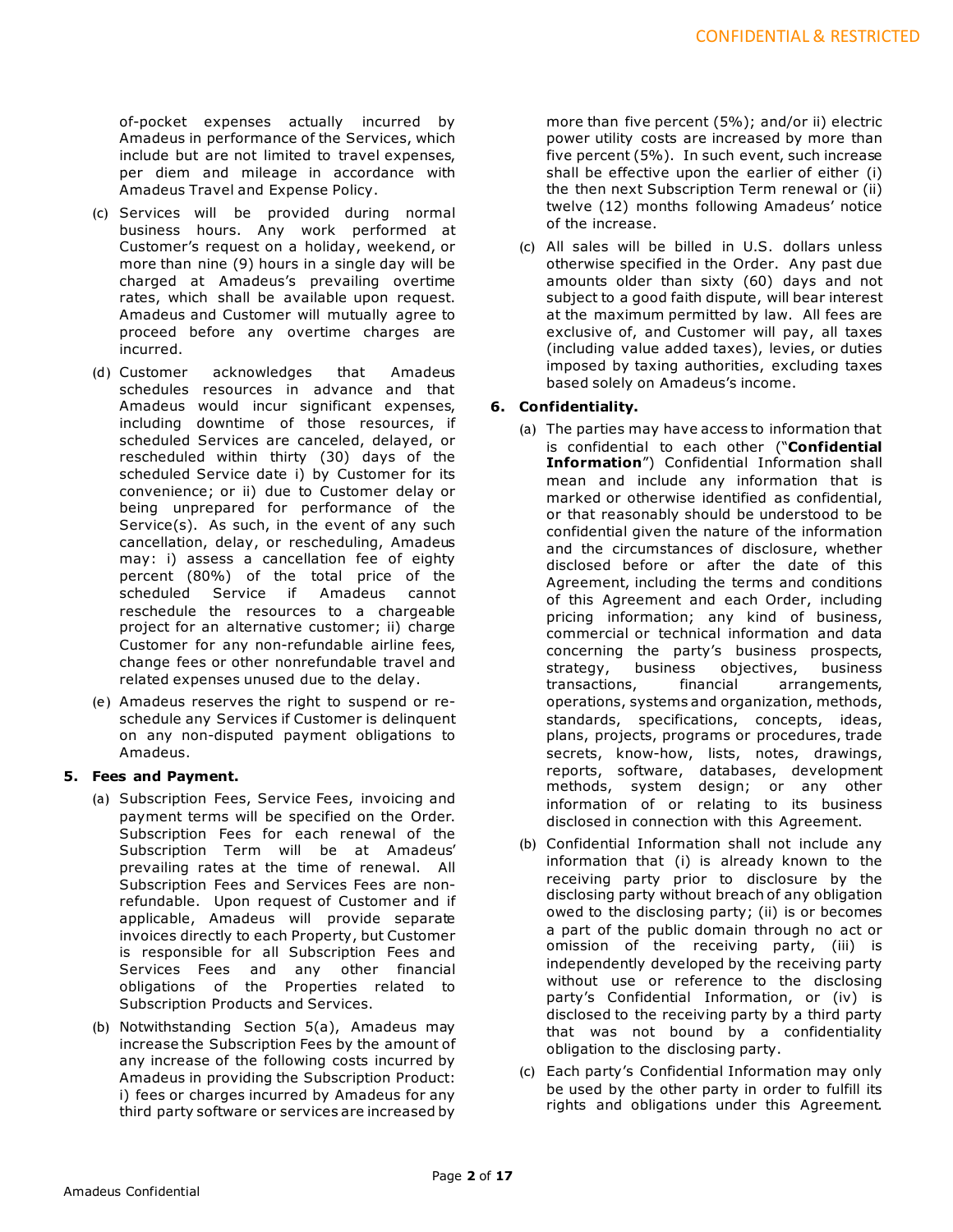Each party agrees to use commercially reasonable efforts, and at least the same degree of care that a party uses with respect to its own Confidential Information, to maintain the confidentiality of the Confidential Information and to protect as a trade secret any portion of the other party's Confidential Information by preventing any unauthorized copying, use, distribution, or transfer of possession of such information. Confidential Information of a disclosing party may be disclosed by the receiving party solely to the receiving party's officers, employees, agents, insurers and professional advisers who have a "need to know" and have been informed of the confidential nature of the Confidential Information, provided that such third parties are not competitors of Amadeus with respect to the Subscription Products and/or Services and are bound to confidentiality and non-disclosure obligations consistent with this Agreement. Without limiting the generality of the foregoing, neither party will permit any of its personnel to remove any proprietary or other legend or restrictive notice contained or included in any material provided by the discloser and the recipient shall not permit its personnel to reproduce or copy any such material except as expressly authorized hereunder. Each party may disclose the existence and terms of this Agreement and each Order, in confidence, to a potential purchaser of or successor to any portion of such party's business resulting from the reorganization, spin-off, or sale of all or a portion of all of the assets of any business, division, or group of such party.

(d) If the receiving party is required by a lawful order from any court, or any body empowered to issue such an order, to disclose the Confidential Information of the disclosing party, the receiving party shall promptly notify the disclosing party of any such order, so that the disclosing party may take reasonable steps to limit further disclosure, including obtaining a protective order or other reasonable assurance that confidential treatment will be accorded the Confidential Information. If, in the absence of a protective order, the receiving party is compelled as a matter of law to disclose the Confidential Information of the disclosing party, the receiving party will disclose only the part of such Confidential Information as is required by law to be disclosed. Upon termination of this Agreement, each party shall promptly return or destroy all of the other party's Confidential Information in its possession and provide written certification of such return or destruction.

(e) If the receiving party discloses or uses (or threatens to disclose or use) any Confidential Information of the disclosing party in breach of this Section, the disclosing party shall have the right, in addition to any other remedies available to it, to seek injunctive relief to enjoin such acts, it being specifically acknowledged by the parties that any other available remedies are inadequate.

# **7. Proprietary Rights in Subscription Products.**

Amadeus and its third party licensors own all right, title and interest in: i) all Subscription Products and all software text, graphics, images, audio and visual<br>information. online tutorials. documents. information. specifications, and materials made available to Customer hereunder, and all intellectual property embodied therein (collectively "**Amadeus IP**"); and ii) any recommendations, suggestions, enhancement requests, ideas, or other information related to Amadeus' Subscription Products or Services, including any Amadeus IP ("**Feedback**") . Customer hereby grants Amadeus a worldwide, perpetual, non-exclusive, and fully paid royalty free license to any Feedback provided by Customer and acknowledges Amadeus is free to use any such Feedback for any purpose without payment or restriction. Nothing in this Agreement shall be construed or interpreted as implying any transfer and/or assignment of any intellectual property rights, including the copyright, in any Subscription Product. Customer shall not (and shall not permit any employee, agent, or other third party): i) to remove or alter any copyright notices or other proprietary legends contained in any Amadeus IP; ii) reproduce, display, prepare derivative works, or distribute any Amadeus IP except as expressly permitted by this Agreement; iii) analyze, disassemble, decompile, reverse engineer, translate, convert, or apply any procedure or process to any Amadeus IP in order to ascertain, derive, and/or appropriate for any reason or purpose, the source code or source listing for any Amadeus IP or any trade secret information or process contained therein; iv) create Internet "links" to any Amadeus IP; v) reproduce, distribute, "frame", or "mirror" any part of any Amadeus IP on any other computer system; vi) access or copy any Amadeus IP in order to build a similar or competitive product or service; vii) license, sublicense, resell, rent, assign, transfer, disclose or otherwise make accessible or available any Subscription Product (or access thereto) or any Amadeus IP to any third party; viii) use any Amadeus IP to operate a service bureau or otherwise provide any Amadeus IP services to any third party; or ix) use any Subscription Product or any Amadeus IP in violation of any law or regulation, including United States export control laws and associated regulations.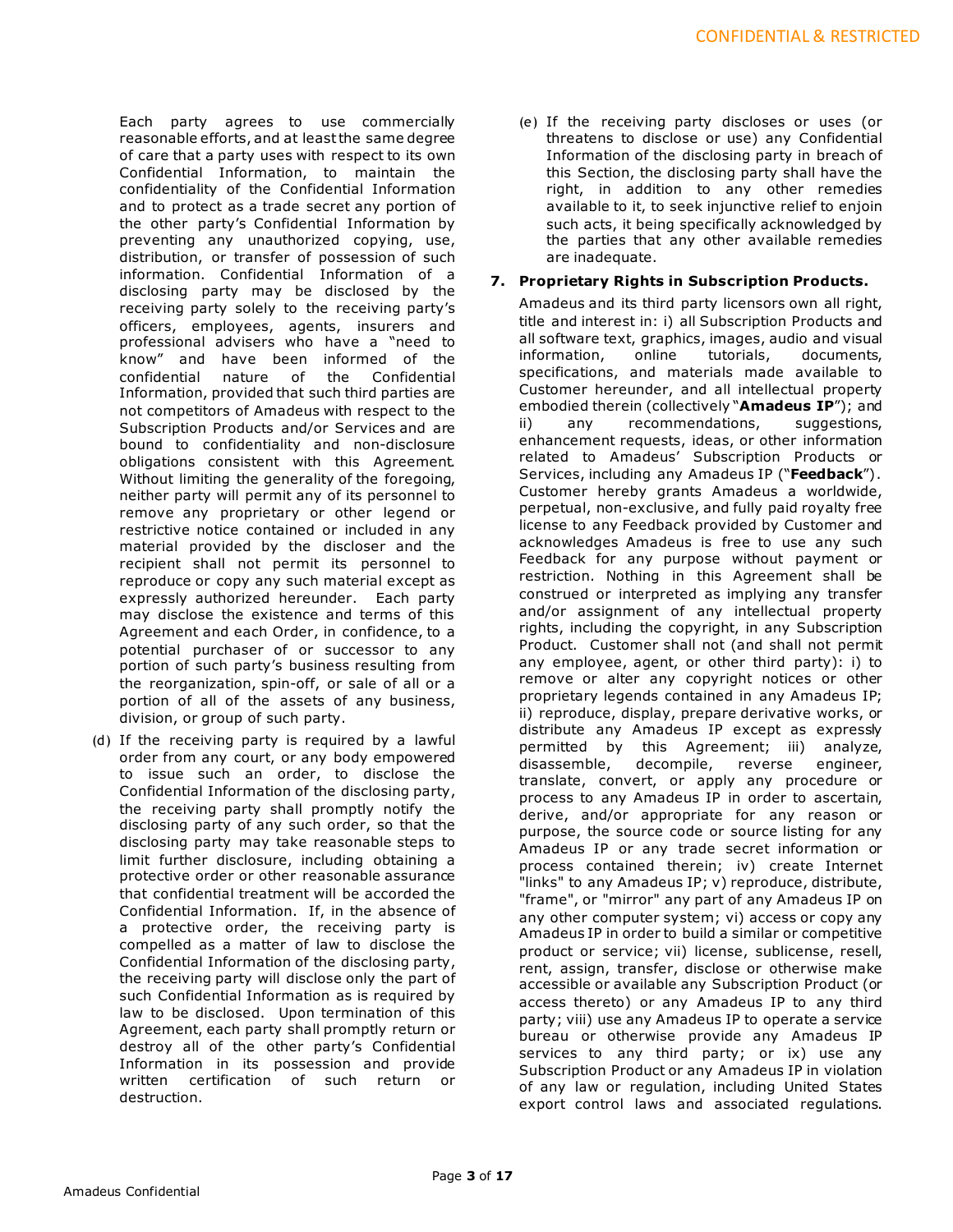Customer is responsible for all activity occurring through its User Accounts. Customer shall promptly notify Amadeus of any known or suspected breach of security or use of any Amadeus IP in breach of this Agreement or breach of security (including unauthorized use of User Accounts).

# **8. Customer Data and Proprietary Rights.**

- (a) Customer is responsible for acquiring, maintaining, and paying all costs for computer systems, telecommunication services, and all other hardware or software necessary to use the Subscription Product. Customer and Amadeus will comply with all data privacy laws of the United States and such other governments as are applicable to the Subscription Products. All information input by Customer into or using the Subscription Product, including information regarding Customer's Property, ("**Customer Data**") will be treated as proprietary to Customer and may be Customer's Confidential Information.
- (b) Customer hereby grants to Amadeus the right to copy, aggregate and use Customer Data and all other information collected about or from Customer, Subscription Product users, their representatives, and trading partners and to fulfill Amadeus' obligations under this Agreement. Notwithstanding the foregoing or anything in Section 8, Customer grants Amadeus a license to compile and use aggregated and/or anonymized information and data obtained through use of the Subscription Products for any lawful commercial purposes; provided, however, that Amadeus does not disclose any non-public personal information or use such information or data in violation of applicable laws.
- (c) Amadeus maintains administrative, physical, and technical safeguards to help protect the security, confidentiality and integrity of Customer Data in accordance with Amadeus' privacy policy and in accordance with applicable privacy laws and regulations. Customer acknowledges that Amadeus is not responsible for the privacy, security or integrity of Customer Data that is transmitted or stored outside of the Subscription Product.
- (d) Amadeus reserves the right to place reasonable limits on the amount of disk storage capacity for Customer Data.
- (e) Customer acknowledges that Amadeus may irretrievably delete all Customer Data thirty (30) days following expiration or termination of the Subscription Term. Customer is responsible for extracting all Customer Data, or making arrangements with Amadeus for extraction of Customer Data in accordance with this

paragraph. Upon termination of the Subscription Term by either party, Amadeus shall, if so requested in writing by Customer within thirty (30) days of the expiration or termination date and so long as Customer is not in default of any of its obligations under this Agreement, make available to Customer (within fifteen (15) business days of the request) Customer Data in a file format reasonably selected by Amadeus.

(f) In the event Customer Data is provided by Amadeus with any portion of Amadeus's proprietary software, such as a database schema, such proprietary software shall be Confidential Information pursuant to this Agreement.

# **9. Termination.**

- (a) Customer may terminate the Subscription Term for any Subscription Product (i) by providing written notice if Amadeus is in material default of any of its obligations under this Agreement or any Order(s) and fails to cure such default within thirty (30) days after receiving written notice from Customer specifying the default, or (ii) by providing notice in accordance with the terms and conditions of the Order under which such Subscription Product was purchased of any applicable renewal Subscription Term(s).
- (b) Amadeus may suspend or terminate this Agreement and/or the Subscription Term for any Subscription Product by providing written notice:
	- (i) If Customer is in material default of any of its obligations under this Agreement or any Order(s), and fails to cure such default within thirty (30) days after receiving written notice from Amadeus specifying the default;
	- (ii) If Customer is delinquent on payment to Amadeus for Support, Services, Subscription Products, travel and expenses or any other outstanding invoice to Amadeus or an Amadeus "Affiliate"; and/or
	- (iii) If Customer undergoes an Insolvency Event. Insolvency Event shall mean: i)<br>Customer terminates, liquidates or terminates, liquidates or dissolves its business or disposes of substantially all of its assets; ii) Customer voluntarily, or involuntarily, becomes the subject of any bankruptcy, insolvency, reorganization or other similar proceeding which is not dismissed without prejudice within sixty (60) days; or iii) Customer fails to generally pay its debts as they become due.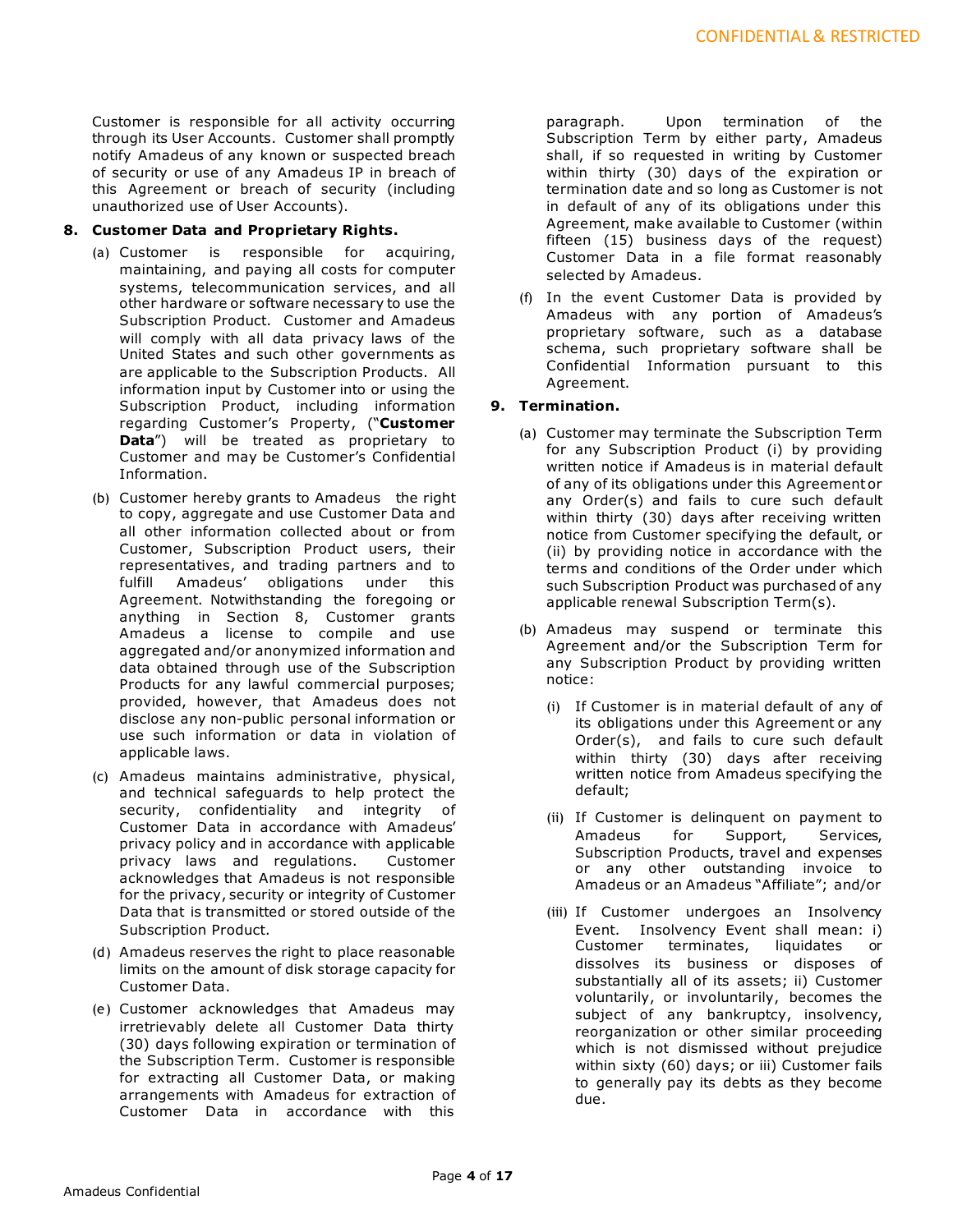- (c) Expiration or termination of the Subscription Term for a Subscription Product automatically terminates Customer's license to use the Subscription Product. Customer will (i) immediately discontinue use of the Subscription Product; (ii) at Amadeus' option, return or destroy (and certify such destruction) all documentation and Amadeus Confidential Information; ; and (iii) upon Amadeus' request, provide written certification of compliance with the foregoing.
- (d) Each party's rights and obligations set forth in Section 4 (for amounts accruing prior to expiration or termination), Sections 5 through 13 inclusive, and Sections  $14(a)$ ,  $(b)$ ,  $(c)$ ,  $(d)$ ,  $(i)$ ,  $(j)$ ,  $(k)$ ,  $(l)$ ,  $(m)$ , and  $(n)$  survive expiration or termination of each Subscription Term and this Agreement.

## **10. Representations and Warranties/Other Obligations.**

- (a) Customer represents and warrants that (i) it has the authority to (a) enter into this Agreement ; (b) grant Amadeus the licenses and permissions described herein; (ii) it has obtained and will maintain all necessary approvals and consents from any persons or entities that have a proprietary interest in the information in Customer's Subscription Product database/instance to enable Amadeus to perform its obligations hereunder; (iii) all information provided by Customer is true, complete, and accurate, and Customer will notify Amadeus of any changes and keep such information true, complete and accurate for the Subscription Term; and (iv) Customer Data will not infringe on any copyright, patent, trade secret or other proprietary right held by any third party.
- (b) Customer will not use the Subscription Products in a manner that is contrary to its rights under this Agreement, that violates any law, or that would reasonably be seen as obscene, defamatory, harassing, offensive or malicious.
- (c) Customer will (i) make all disclosures to all persons to whom Customer sends messages using the Subscription Products and (ii) obtain all necessary consents from such persons, as may be required by applicable law and by Customer's policies or agreements with consumers.
- (d) Amadeus represents and warrants that (i) it has full power and authority to enter into the Agreement and provide the Subscription Product, (ii) it will perform any services hereunder in a professional and workmanlike

manner, (iii) that the Subscription Product(s) will perform substantially in conformance with the online help documentation under normal use and circumstances, and (iv) it will comply with laws applicable to Amadeus in its capacity as a provider of the Subscription Products and Services covered by this Agreement.

- (e) EXCEPT FOR THE EXPRESSED REPRESENTATIONS AND WARRANTIES DESCRIBED IN THIS SECTION, BOTH PARTIES DISCLAIM ALL WARRANTIES, EXPRESSED OR IMPLIED, INCLUDING IMPLIED WARRANTIES OF MERCHANTABILITY, FITNESS FOR A PARTICULAR PURPOSE, TITLE, NON-INFRINGEMENT, SATISFACTORY QUALITY, INTEROPERABILITY, OR SECURITY, AND ANY WARRANTIES ARISING FROM USAGE OF TRADE OR COURSE OF DEALING OR PERFORMANCE.<br>AMADEUS DISCLAIMS ANY WARRANTY DISCLAIMS ANY WARRANTY REGARDING THE USE OF DATA EXTRACTED FROM A DATABASE GENERATED BY A SUBSCRIPTION AMADEUS DOES NOT WARRANT THAT THE SUBSCRIPTION PRODUCTS WILL BE OPERATE UNINTERRUPTED OR ERROR-FREE, OR ACHIEVE ANY RESULTS EXPECTED BY CUSTOMER. EXCEPT AS EXPRESSLY PROVIDED OTHERWISE, AMADEUS WILL NOT AND DOES NOT PURPORT TO PROVIDE ANY LEGAL, TAXATION, OR ACCOUNTANCY ADVICE UNDER THIS AGREEMENT OR IN RELATION TO THE SERVICES OR THE SUBSCRIPTION PRODUCTS.
- (f) Because of performance degradation and information security risks, Customer may not (and may not have a third party do so on its behalf) perform manual or automated penetration tests, vulnerability assessments, scans or similar computer system tests of any nature on Amadeus' systems without prior written approval of Amadeus.

# **11. Intellectual Property Infringement.**

(a) Amadeus will defend or settle, at its own expense, any action brought against Customer alleging any Subscription Product infringes upon or misappropriates any patent, copyright, trademark or other proprietary enforceable rights. Amadeus will pay all costs and damages finally awarded in any such action or any settlement amounts agreed to by Amadeus. Amadeus' obligations under this section are subject to Customer: i) providing prompt written notice of the claim; ii) granting Amadeus sole control of the defense and settlement of the claim; iii) not performing any action prejudicial to Amadeus' ability to defend the claim; and iv) providing cooperation and information reasonably requested by Amadeus. Amadeus shall not be liable hereunder for any settlement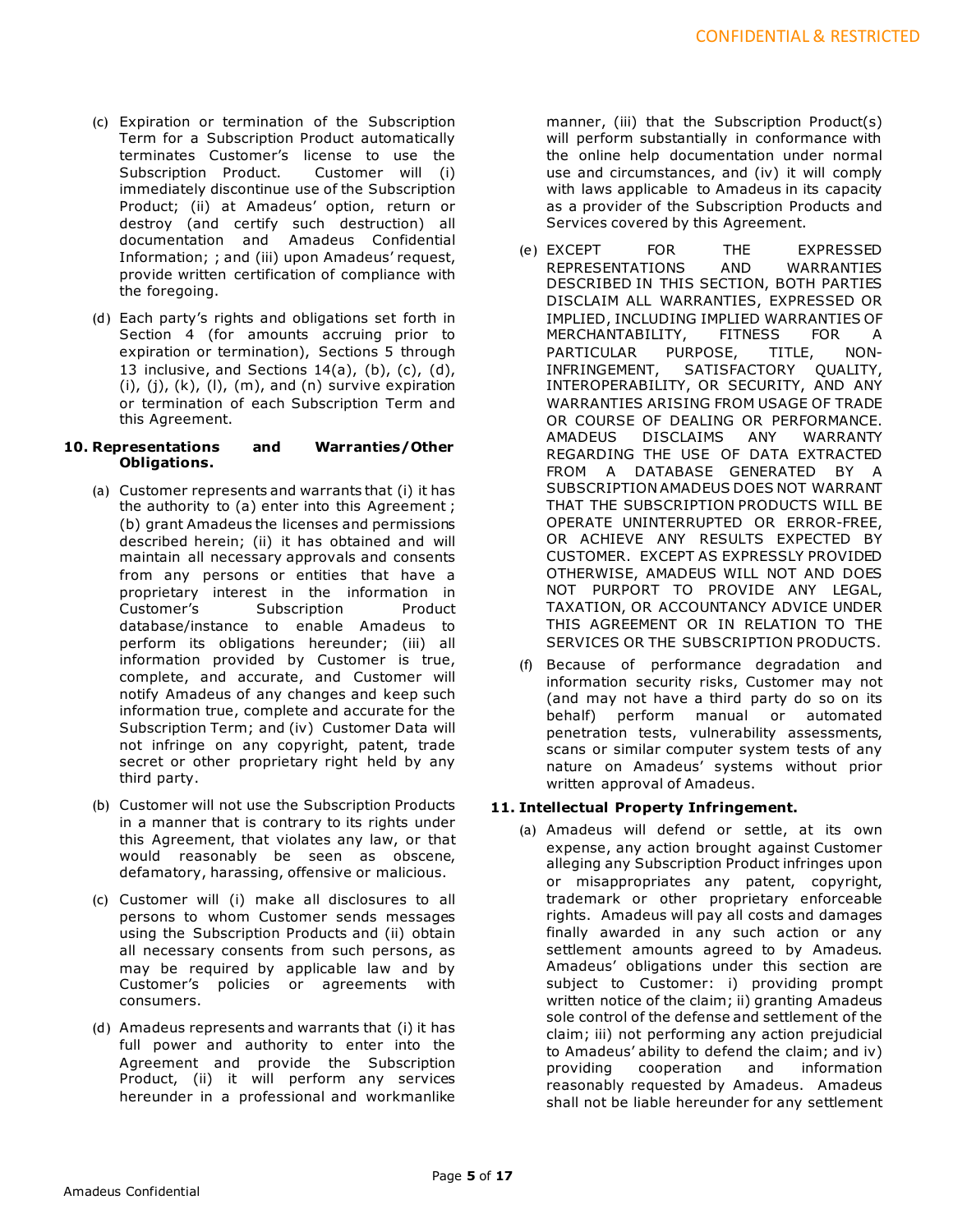made by Customer, without Amadeus' advance written approval, or for any award from any action in which Amadeus was not granted control of the defense.

- (b) Amadeus has no liability for any claim based on: (i) use of any Subscription Product in violation of this Agreement; ii) any combination of the Subscription Product with software, hardware, or other materials not provided or specified by Amadeus; iii) compliance by Amadeus with designs, plans or specifications furnished by or on behalf of Customer where such compliance gave rise to the infringement claim; (iv) continued use of any Subscription Product after Amadeus recommends discontinuation because of possible or actual infringement; or (v) use of a superseded or altered release of any Subscription Product if the infringement would have been avoided by use of a current or unaltered release of the Subscription Product made available to Customer.
- (c) If use of any Subscription Product is enjoined, or if Amadeus reasonably believes that use of any Subscription Product may be enjoined, Amadeus may, at its option, (a) obtain the right for Customer to continue using the Subscription Product; or (b) replace or modify the Subscription Product so it is no longer infringing, or if neither (a) nor (b) can reasonably be accomplished, (c) terminate the Customer's license to use the Subscription Product and issue a pro- rata refund of the Subscription Fees prepaid for the time period following the date of termination.
- (d) This Section states Customer's exclusive remedy and Amadeus' entire liability for any claim of infringement of any intellectual property rights of any kind.

# **12. Force Majeure.**

Except for the obligation of payment, neither party shall be liable for non-performance prevented or delayed by strikes or labor unrest, delay in transportation, delay in delivery by suppliers, fire, civil disobedience, wars, acts of governments, unavailability of power or other utilities, criminal acts of third parties (crimes affecting computers, networks or systems, computer-related extortion, fraud and forgery, and unauthorized access to or interference with data, identity theft, software and media piracy, web-site vandalism, release of viruses and worms, denial of service attacks, invasion of privacy, cyber-spying and illegal hacking) or acts of God (hurricane, tornado, flood, earthquake) ("**Force Majeure Events**") In the event Force Majeure Events prevent provision of the Subscription Product for more than sixty (60) consecutive days, Customer's sole remedy is to terminate the Subscription Term applicable to the Subscription Product on thirty (30) days prior written notice to Amadeus. In such case, neither party will be liable for penalties or damages arising out of a failure to perform under this Agreement. However, in such event, Amadeus shall provide Customer a pro-rata refund of any prepaid but unused Subscription Fees. This Section shall not operate to change, delete, or modify any of the parties' obligations under this Agreement (*e.g.*, payment), but rather only to excuse a delay in the performance of such obligations.

# **13. Limitation on Liability.**

- (a) The parties agree that, to the fullest extent permissible under law, in no event shall a party be liable to the other for any consequential, indirect, special or punitive damages, or any damages for loss of business, contracts or commercial opportunities, loss of or damage to goodwill or reputation, lost profits, lost savings, loss of use or loss or corruption of data, database or software) howsoever arising out of this Agreement or with respect to the Subscription Product(s), whether in contract, tort, negligence, breach of statutory duty or other form of action even if the loss or damages were foreseeable or the party has been apprised of the possibility of such loss or damages. In the event of loss or corruption of Customer Data, Amadeus' liability is limited to using commercially reasonable efforts to restore Customer Data within the Subscription Product to the status of Amadeus' most recent uncorrupted back-up of the Subscription Product database. This Section shall apply notwithstanding any failure of essential purpose of any limited remedy.
- (b) The parties agree that except for (i) the amounts payable to Amadeus hereunder, (ii) sums owed for indemnity obligations under Section 11 (iii) damages due to personal injury or property damage, (iv) damages due to a party's willful misconduct, and (v) damages for breaches of confidentiality (not including damages for Data Breach which is dealt with separately below), the total liability of either party to the other for damages under this Agreement, including damages for Data Breach, arising out of or relating to the provision, access to and/or use of

(x) a Subscription Product will not exceed the prior twelve (12) months of Subscription Fees paid by Customer to Amadeus for such Subscription Product less any damages paid out for prior liability events, for any and all claims in the aggregate arising out of or relating to such Subscription Product, and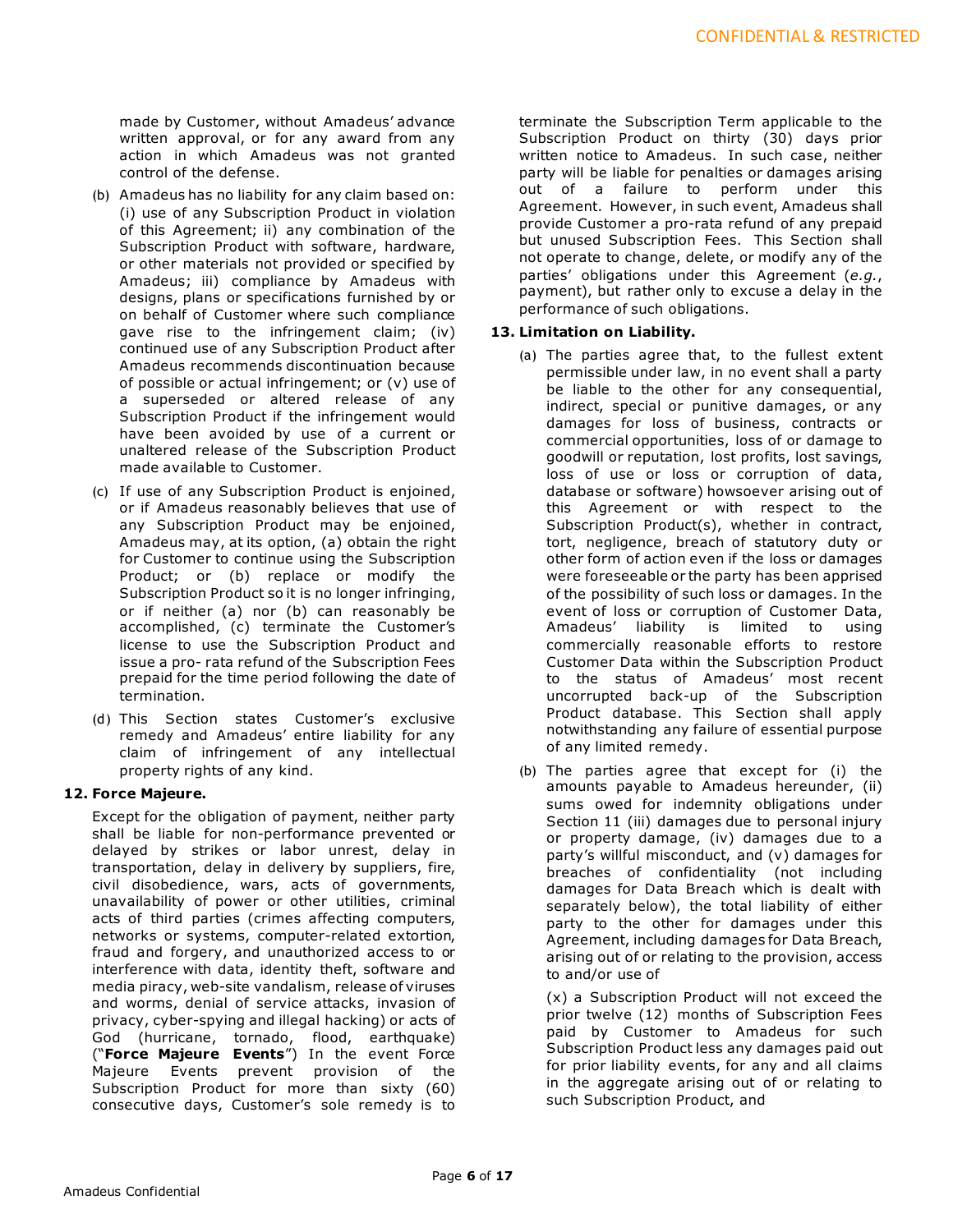(y) a Service, will not exceed the fees paid or payable by Customer to Amadeus for such Service, for any and all claims in the aggregate arising out of or relating to such Service.

For clarification, any claim that may be characterized as both a Data Breach and a breach of Section 6 (Confidentiality), shall be subject to the caps stated in subsection (x) and (y) of this paragraph.

# **14. Miscellaneous.**

- (a) Headings in this Agreement are for convenience only and do not affect the meaning or interpretation of this Agreement.
- (b) When the term "including" or "includes" is used in this Agreement, it means "including (or includes), without limitation" unless otherwise indicated.
- (c) The failure of either party to enforce any right or provision in this Agreement will not constitute a waiver of the same or other right or provision thereof, and no waiver shall be effective unless made in writing.
- (d) Customer shall comply with all current export and import laws and regulations of the United States and such other governments as are applicable to the Subscription Products. Customer hereby certifies that it will not directly or indirectly, export, or re-export, the Subscription Products in violation of United States laws and regulations.
- (e) "Affiliate" means any entity that directly or indirectly, through one or more intermediaries, controls, is controlled by, or is under common control with a party, or any parent company, affiliate, or subsidiary of a party, as of the date on which, or at any time during the period for which, the determination of affiliation is being made. As used herein, the term "control" means the possession, directly or indirectly, of the power to direct or cause the direction of management and policies of an entity, whether through ownership of voting securities or interests, by contract, or otherwise.
- (f) "Data Breach" means Amadeus' failure to maintain standard data security procedures in accordance with the Subscription Product's Technical and Organization Methods ("**TOM**") and if a TOM is unavailable for a Subscription Product then in accordance with generally accepted industry standards which results in the destruction, loss, and/or unauthorized access to and/or use of any Customer Data processed through any Subscription Product or Service.
- (g) Customer may not assign or transfer this Agreement, in whole or in part, whether

voluntarily, by contract, by operation of law, by merger, stock, asset sale or otherwise, without the prior written consent of Amadeus, such consent not to be unreasonably withheld. Amadeus may assign this Agreement with advance written notice to Customer. Any purported assignment in violation of this Section shall be void.

- (h) The parties are independent contractors and nothing in this Agreement shall be deemed to make either party an agent, fiduciary, employee, partner or joint venturer of the other party. Neither party shall have the authority to bind, commit, or otherwise obligate the other party in any manner whatsoever.
- (i) Amadeus may provide notices to Customer by email, mail, or courier, in each case to Customer's email or postal address as recorded in Amadeus' account information. Customer must send notices to Amadeus via e-mail at [Hospitality.Legal@Amadeus.com.](mailto:Hospitality.Legal@Amadeus.com) Notices sent by email will be effective 24 hours after emailing unless Amadeus receives notice that the email was not delivered.
- (j) Customer hereby authorizes Amadeus to publicly disclose that Customer is a customer of Amadeus (e.g. in customer list, commercial proposals, sales presentations, conferences etc.), including details on the Services and Subscription Product provided to Customer and use Customer's and its Affiliates brands and logos in connection with such disclosures and use Customer's name, logo, service mark, and/or trademark, as updated from time to time, Customer reserves the right to withdraw such consent, and/or change its name, logo, service mark and/or trademark, upon reasonable written notice to Amadeus. Customer agrees that Amadeus may issue a press release announcing Customer's use of the Subscription Product. Amadeus agrees to provide Customer with prior written notice of its intent to issue a press release and an opportunity for Customer to provide an executive quote and other edits or content.
- (k) If this Agreement is posted on Amadeus' Web Site, Amadeus may revise the terms of this Agreement from time to time at Amadeus' discretion by placing revised terms on the same Web Site or by providing notice to Customer as described herein. The revised Agreement will become effective and replace previous versions only upon the next renewal of the Customer's Subscription Term.
- (l) If any portion of this Agreement is determined to be or becomes unenforceable or illegal, such portion will be enforced to the maximum extent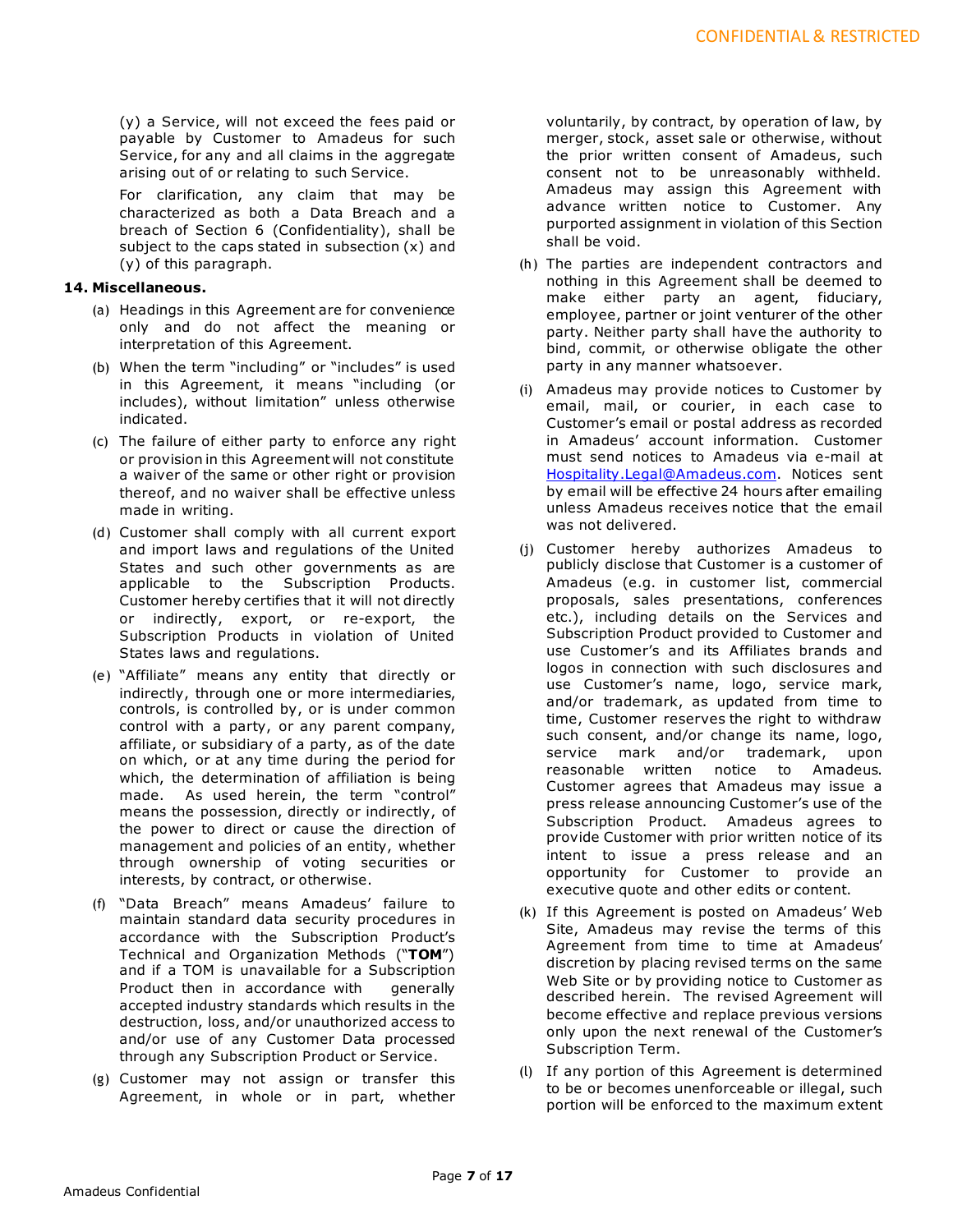permissible by law to effect the intent of the parties and the remaining provisions of this Agreement will remain in full force and effect.

- (m) In the event of a conflict between the terms of this Agreement and any Order, the terms of the Order shall prevail with respect to that Order.
- (n) This Agreement shall be governed by the laws of the jurisdiction based on Customer's location: 1. If Customer is located in North America, the Agreement shall be governed by the laws of the State of New York; 2. If Customer is located in the European Union or the United Kingdom, the Agreement shall be governed by the laws of England; 3. If Customer is located in Singapore, the Agreement will be governed by the laws of Singapore ("**Governing Jurisdiction**"), excluding its conflict of law rules. The United Nations Convention on Contracts for the International Sale of Goods and the Uniform Computer Information Transaction Act shall not apply to this Agreement. Except for the right of either party to apply to a court of competent jurisdiction for a temporary restraining order, a preliminary injunction, or other equitable relief to preserve the status quo or prevent irreparable harm, any dispute as to the interpretation, enforcement breach, or termination of this Agreement will be settled by binding arbitration under the Rules of the American Arbitration Association by three arbitrators appointed in accordance with the Rules in the Governing Jurisdiction. All other

disputes regarding this Agreement shall be subject to the exclusive jurisdiction of courts within in the Governing Jurisdiction. Judgment upon the award rendered by the arbitrators may be entered in any court of competent jurisdiction. The arbitrators will be strictly bound to apply all warranty disclaimers and limitations of liability in this Agreement.

- (o) This Agreement, together with any Exhibits, Order Forms, and Amendments, constitutes the final and entire agreement between the parties regarding the subject matter hereof and supersedes all proposals and prior or contemporaneous oral and written communications between the parties with respect thereto. Amadeus's third party suppliers are an intended beneficiary. Except as otherwise set forth in an Exhibit or Order Form, the parties agree that this Agreement cannot be altered, amended or modified, except by a written Amendment signed by an authorized representative of both parties. It is expressly agreed that neither usage or custom nor the terms of any Customer purchase order or any other ordering document shall have any force or effect.
- (p) While this Agreement remains in effect, neither party will actively recruit, solicit or hire an employee of the other party without the other's written permission. Employees of either party are not prohibited from responding to generally advertised positions for employment.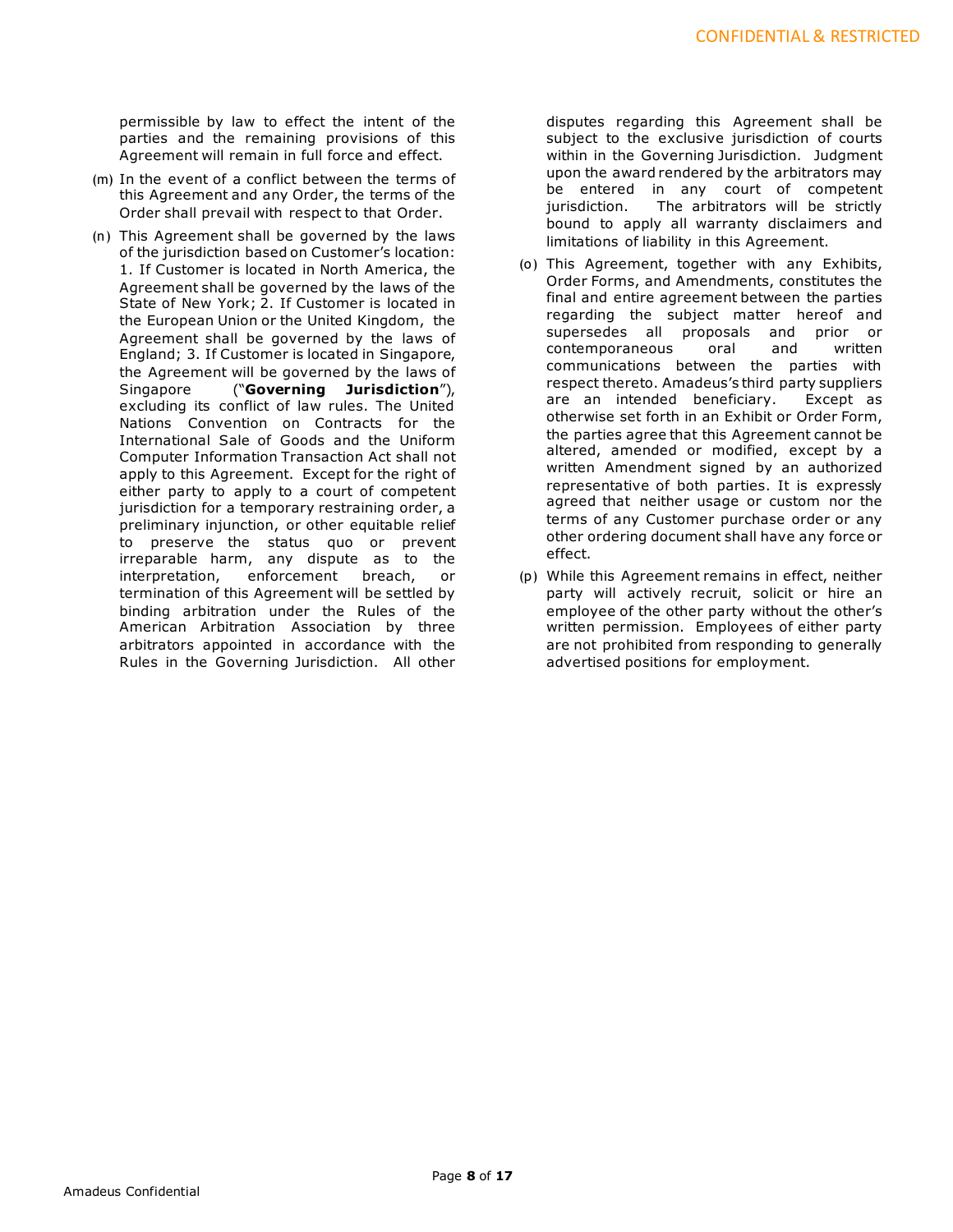## **AMADEUS HOSPITALITY**

## **SUBSCRIPTION AGREEMENT**

### **Exhibit A Service Levels Subscription Service - Service Level Availability**

#### **1. Availability**

The Subscription Products will be available 99% percent of the time during defined production hours ("**Sys tem Availability**") as set forth in this "Service Level Agreement" (this "**SLA**"). If Amadeus fails to meet the System Availability for three (3) consecutive months, Customer's sole remedy shall be the prompt and expeditious appointment of a member of Amadeus' executive team to resolve Customer's disputes.

System Availability is tracked and calculated monthly, as follows:

*(Total Production Minutes – excluded) – Production Outage Minutes (Total Production Minutes – excluded)*

Where:

- *Total Production Minutes* are the total number of minutes during the production window in the month.
- *Production Outage Minutes* represent system-wide outages that are not covered under *excluded*.
- *Excluded* means the following:
	- $\circ$  Regular Scheduled Maintenance Any outages during the predefined maintenance window(s), or when announced 3 days or more in advance and used for system upgrades and improvements.
	- $\circ$  Emergency Scheduled Maintenance Any outages when announced 1 hour or more in advance and used for emergency repairs or upgrades that could otherwise negatively impact Customer's operations.
	- o Any period of unavailability lasting less than five (5) minutes.
	- o Any unavailability caused by Customer's misuse or negligence or circumstances beyond Amadeus' reasonable control, including Force Majeure Events.

Unavailability of some specific features or functions within the Subscription Product(s), while others remain available will not constitute unavailability of the Subscription Product(s), so long as the unavailable features or functions are not, in the aggregate, material to the Subscription Product(s) as a whole. Additionally, third party connectivity issues and third party downtime are explicitly excluded from the System Availability calculation.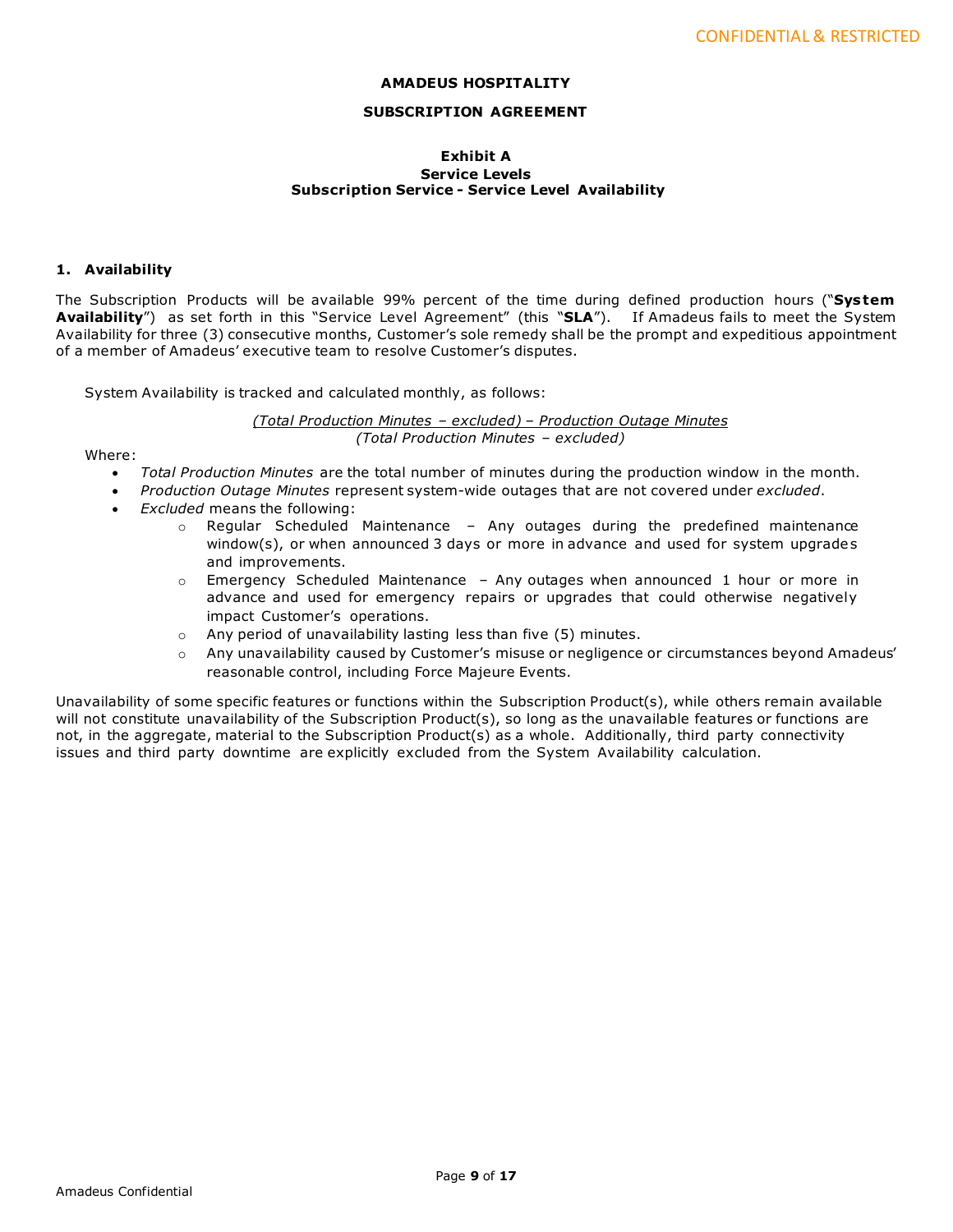## **AMADEUS HOSPITALITY SUBSCRIPTION AGREEMENT**

## **Additional Terms and Conditions**

## **Amadeus Service Optimization Subscription Products**

Pursuant to the Order Form executed by Customer and Amadeus, the following additional terms and conditions govern Customer's use of Amadeus' proprietary online applications branded as HotSOS, HotSOS Housekeeping, HotSOS Mild, and PM Works (the "**Service Optimization Application(s)**") and the associated Amadeus mobile and computer device client software used to access the Service Optimization Application(s). These additional terms are an integral part of the Order Form and are legally binding.

- 1. **IMAGE/ATTACHMENT DATA**. Each Service Optimization Application provides for storage of Customer Data for up to 50GB, excluding HotSoS Mild, which contains 5GB.
- 2. **DATA RETENTION POLICY**. Amadeus automatically deletes Customer Data after eighteen (18) months from date of upload to the Service Optimization Application. Additional time and storage may be purchased.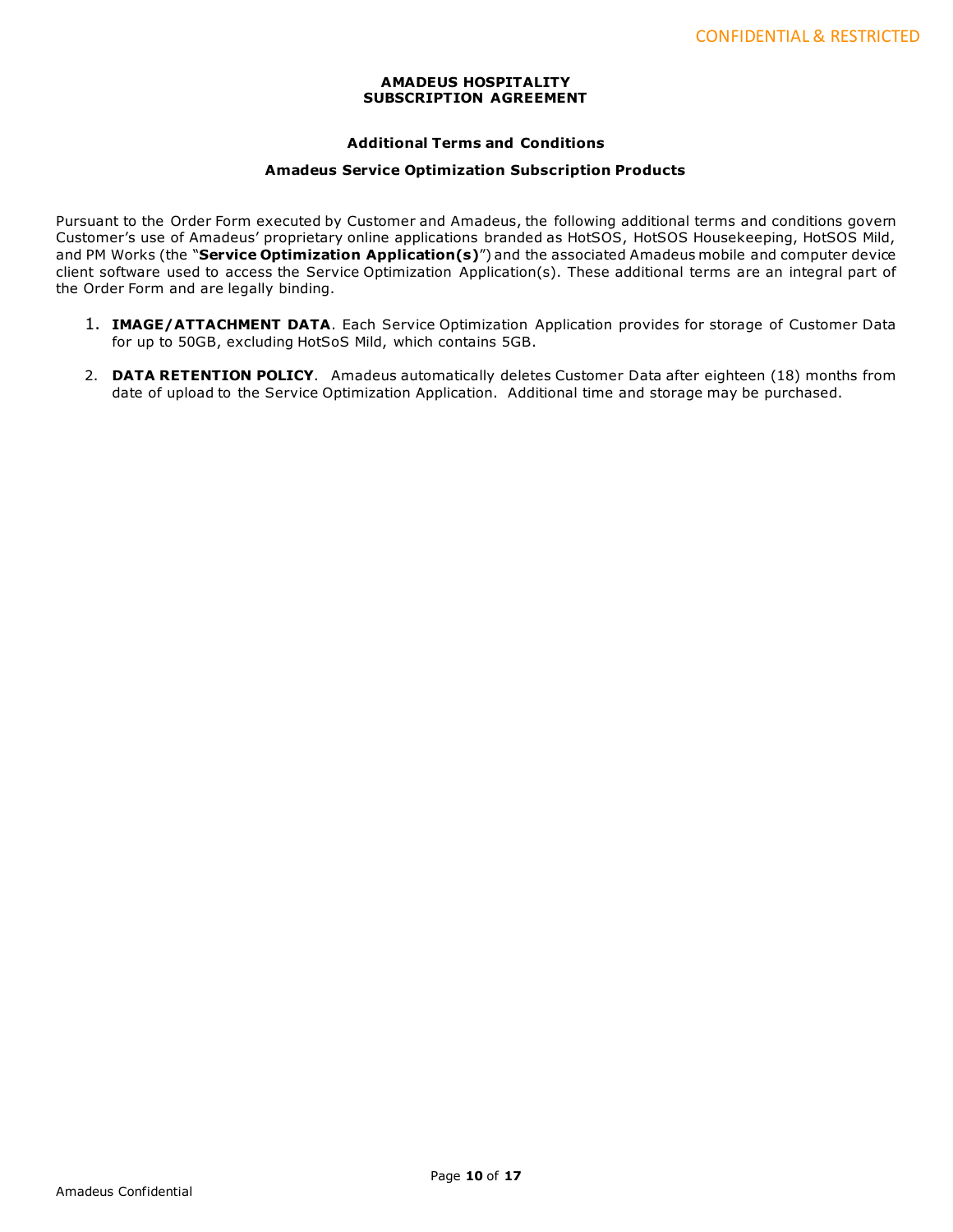#### **AMADEUS HOSPITALITY SUBSCRIPTION AGREEMENT**

## **Salesforce.com Subscription Products**

Pursuant to the Order Form executed by Customer and Amadeus, the following additional terms and conditions govern Customer's use of Salesforce.com ("**SFDC**") products, which includes but is not limited to Amadeus Sales & Event Management Essential, Standard and Advanced Subscription Products (formerly referred to as HRM Apps or Delphi.fdc) (collectively the "**SFDC Subscription Products"**). These additional terms are an integral part of the Order Form and are legally binding.

- 1. **USER SUBSCRIPTIONS.** The SFDC Subscription Products operate on the SFDC platform (the "**SFDC Platform**") and use of SFDC Subscription Products is subject to SFDC provisioning the SFDC Subscription Products for Customer on the SFDC Platform. Each SFDC Subscription Product user subscription ("**User Subscription**") entitles one individual employee or agent of Customer (an "**Authorized User**"), to access the SFDC Subscription Products on the SFDC Platform for the duration of the Subscription Term described on the Order Form, subject to the terms of the Agreement and the applicable SFDC Service Agreement as set forth in Section 3a - e below. The SFDC Subscription Products may only be used online, only by Authorized Users, and only for Customer's internal business purposes of operating a facility owned or managed by Customer and for which applicable subscription fees have been paid to Amadeus (an "**Authorized Facility**").
- 2. **SUBSCRIPTION TERM.** Amadeus may terminate the Subscription Term, or suspend Customer's subscriptions to the SFDC Subscription Products if SFDC suspends or terminates Customer's access to the SFDC Platform.
- 3. **SALESFORCE.COM.** Customer is contracting solely with Amadeus for the provision of the SFDC Subscription Products and is not entering into a contractual relationship with SFDC. SFDC has no liability for the SFDC Subscription Products or for its continued availability. SFDC is under no obligation to provide the SFDC Subscription Products, or to refund to Customer, any fees paid by Customer, or to assume any contractual relationship with Customer in the event any of the SFDC Subscription Products becomes unavailable for any reason. Customer hereby agrees to be bound to the Salesforce Services Agreement below, which is applicable to the SFDC Subscription set forth on the Order Form.
	- a. **Platform Embedded Edition -** [www.amadeus-hospitality.com/legal/sfdc-platform-embedded](http://www.amadeus-hospitality.com/legal/sfdc-platform-embedded-edition-oem-services-subscriptions/)[edition-oem-services-subscriptions//](http://www.amadeus-hospitality.com/legal/sfdc-platform-embedded-edition-oem-services-subscriptions/)
	- b. **Platform Embedded Edition Plus -** [www.amadeus-hospitality.com/legal/sfdc-platform](http://www.amadeus-hospitality.com/legal/sfdc-platform-embedded-edition-plus-oem-services-subscriptions/)[embedded-edition-plus-oem-services-subscriptions/](http://www.amadeus-hospitality.com/legal/sfdc-platform-embedded-edition-plus-oem-services-subscriptions/)
	- c. **Platform Enterprise Edition and Platform Unlimited Edition -** [www.amadeus](http://www.amadeus-hospitality.com/legal/sfdc-platform-enterprise-edition-platform-unlimited-edition-oem-services-subscriptions/)[hospitality.com/legal/sfdc-platform-enterprise-edition-platform-unlimited-edition-oem-services](http://www.amadeus-hospitality.com/legal/sfdc-platform-enterprise-edition-platform-unlimited-edition-oem-services-subscriptions/)[subscriptions/](http://www.amadeus-hospitality.com/legal/sfdc-platform-enterprise-edition-platform-unlimited-edition-oem-services-subscriptions/)
	- d. **Sales Cloud -** [www.amadeus-hospitality.com/legal/sfdc-service-agreement-sales-cloud](http://www.amadeus-hospitality.com/legal/sfdc-service-agreement-sales-cloud-product-oem-services-subscriptions/)[product-oem-services-subscriptions/](http://www.amadeus-hospitality.com/legal/sfdc-service-agreement-sales-cloud-product-oem-services-subscriptions/)
	- e. **Platform Embedded Edition Plus 20 -** [www.amadeus-hospitality.com/terms-conditions/sfdc](http://www.amadeus-hospitality.com/terms-conditions/sfdc-platform-embedded-edition-plus-20-oem-services-subscriptions/)[platform-embedded-edition-plus-20-oem-services-subscriptions](http://www.amadeus-hospitality.com/terms-conditions/sfdc-platform-embedded-edition-plus-20-oem-services-subscriptions/)/
- 4. **SPECIAL PROVISION FOR CUSTOMERS WITH SHARED ORGS**. If the SFDC Subscription Products are being provisioned into Customer's existing SFDC Org, Customer acknowledges that (i) Customer's access to the Org, including the SFDC Subscription Products, may be suspended due to non-payment by the Customer of applicable fees to SFDC or breach of the Customer's agreement with SFDC, and (ii) in the event such Customer's relationship with SFDC is terminated as a result of non-payment or other material breach of such Customer's agreement with SFDC, such Customer's subscriptions to the SFDC Subscription Products would also be terminated and Customer would remain liable to Amadeus for all the SFDC Subscription Products' Subscription Fees for the duration of the Subscription Term. In no case will any such termination or suspension by SFDC give rise to any liability of SFDC or Amadeus to Customer for a refund or damages.
- 5. **RESTRICTIONS.** Customer shall not: i) make the SFDC Subscription Products accessible or available to any third party other than for management of an Authorized Facility; ii) use the SFDC Subscription Products to operate a service bureau or otherwise provide the SFDC Subscription Products or other services to any third party other than for management of an Authorized Facility; or iii) copy, sell, redistribute, or otherwise transfer the Subscription Products, Customer's access thereto, or any materials provided to Customer in connection with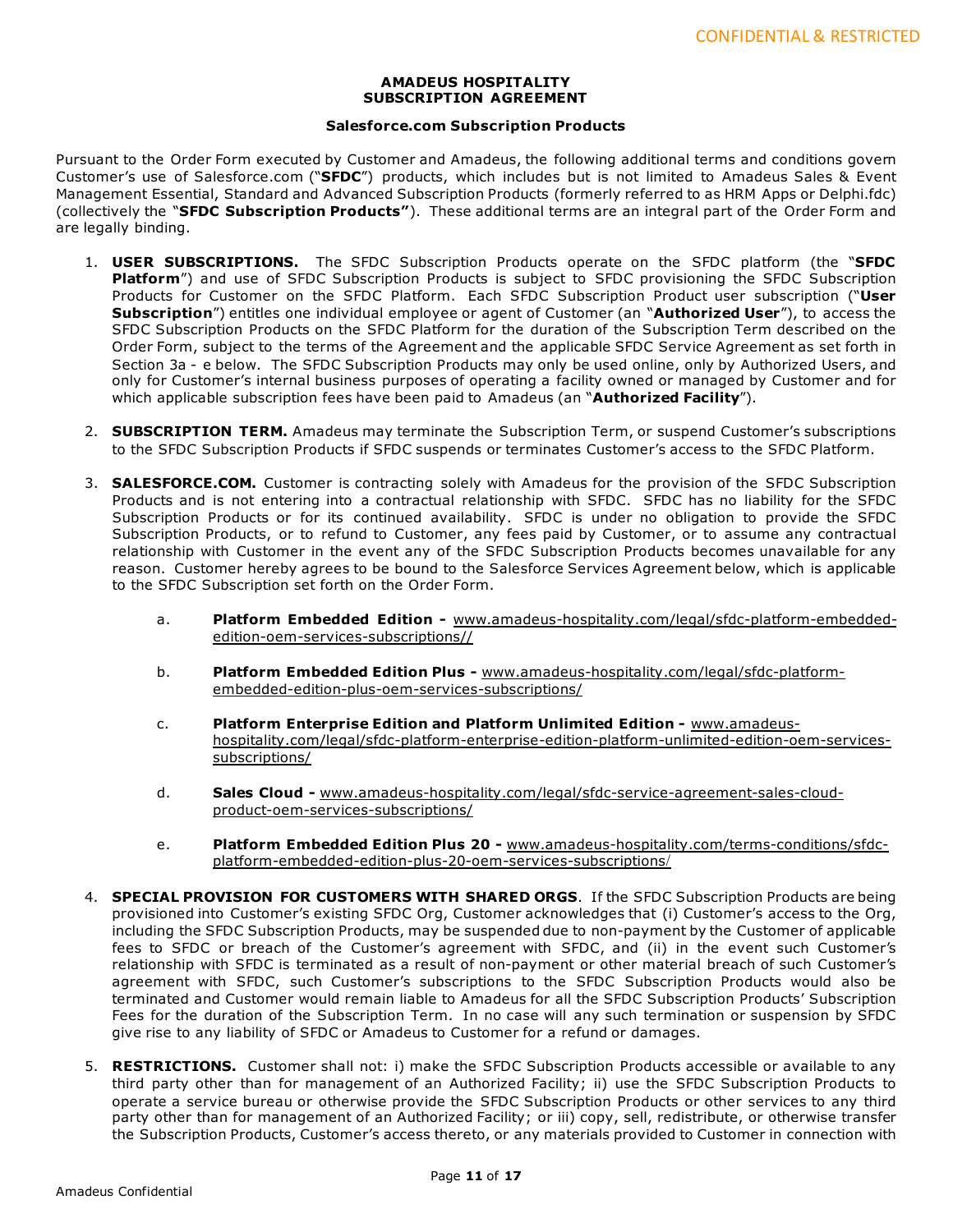the Subscription Products. Customer's use of the SFDC Platform is restricted based on the SFDC platform license purchased by Customer as follows:

- a. **Platform Embedded Edition.** Customer shall not develop applications for use with the Platform Embedded Edition, or extend usage by use of additional custom objects. Customer's use of the SFDC Platform is limited to the objects and functionalities included in the SFDC Subscription Products and those functionalities of the SFDC Platform strictly necessary for operation of the SFDC Subscription Products Customer may not use Platform Embedded Edition to run third-party applications other than the SFDC Subscription Products and ISVForce solutions made available by other SFDC resellers. Customer understands that these use limitations are contractual in nature (i.e., the functionality itself has not been disabled as a technical matter) and Amadeus or SFDC may audit Customer's use of Platform Embedded Edition subscriptions through the SFDC Subscription Products or the SFDC Platform. Should any audit reveal any unauthorized use, Customer agrees to pay to Amadeus, within thirty (30) days of notice of the audit results, the difference between the price charged for Platform Embedded Edition and Amadeus' then-current list price for the full-use version of the applicable SFDC Platform for all of the Platform Embedded Edition subscriptions in the same Org showing unauthorized use (taken as a group), beginning with the date of the first violation through the end of the then current Subscription Term ("Prohibited Use Penalty"). Upon payment of the Prohibited Use Penalty, all Platform Embedded Edition subscriptions showing unauthorized use will be converted into Full Use Subscriptions at Amadeus' then-current list pricing for the full-use version of the SFDC Platform for the remainder of the then current Subscription Term and subsequent Renewal Subscription Terms.
- b. **Platform Embedded Edition Plus.** Customer may develop one (1) additional application for internal use with Platform Embedded Edition Plus (a "Custom Application") and may access and create up to ten (10) additional custom objects with Platform Embedded Edition Plus ("Custom Objects"), provided that (i) the maximum number of Custom Objects that can be accessed or created in connection with any Platform Embedded Edition Plus subscription is ten (10) Custom Objects (regardless of whether such Custom Objects are accessed or created in connection with the SFDC Subscription Products or the Custom Application), and (ii) the Custom Application and the Custom Objects are for use solely with the SFDC Subscription Products. Other than the permitted Custom Application, Customer shall not develop applications for Platform Embedded Edition Plus. Customer cannot extend Platform Embedded Edition Plus using additional custom objects other than the permitted Custom Objects. Customer's use of Platform Embedded Edition Plus is limited to the objects and functionalities included in the SFDC Subscription Products, the Custom Application and the Custom Objects. Customer understands that these use limitations are contractual in nature (i.e., the functionality itself has not been disabled as a technical matter) and Amadeus or SFDC may audit Customer's use of Platform Embedded Edition Plus subscriptions through the SFDC Subscription Products or the SFDC Platform. Should any audit reveal any unauthorized use, Customer agrees to pay to Amadeus, within thirty (30) days of notice of the audit results, the difference between the price charged for Platform Embedded Edition Plus and Amadeus' then-current list price for the full-use version of the applicable SFDC Platform for all of the Platform Embedded Edition Plus subscriptions in the same Org showing unauthorized use (taken as a group), beginning with the date of the first violation through the end of the then current Subscription Term ("Prohibited Use Penalty"). Upon payment of the Prohibited Use Penalty, all Platform Embedded Edition Plus subscriptions showing unauthorized use will be converted into Full Use Subscriptions at Amadeus' then-current list pricing for the full-use version of the SFDC Platform for the remainder of the then current Subscription Term and subsequent Renewal Subscription Terms.
- c. **Platform Enterprise Edition and Platform Unlimited Edition.** Customer may develop applications for internal use with Platform Enterprise Edition or Platform Unlimited Edition subscriptions and may access and create additional custom objects, subject to the limitations for Platform Enterprise Edition and Platform Unlimited Edition OEM subscriptions (as applicable) set forth in the SFDC User Guide.
- d. **Light User Subscriptions.** Light User Subscriptions provide Users with read/write access to a maximum of one object and read access to its related objects in the SFDC Subscription Products. Customer understands that these use limitations are contractual in nature (i.e., the functionality itself has not been disabled as a technical matter) and Amadeus or SFDC may audit Customer's use of Light User Subscriptions through the SFDC Subscription Products or the SFDC Platform. Should any audit reveal any unauthorized use of Light User Subscriptions, Customer agrees to pay to Amadeus, within thirty (30) days of notice of the audit results the difference between the price charged by Amadeus for the applicable Light User Subscriptions and Amadeus' then-current list price for Platform Enterprise Edition or if applicable, Platform Unlimited Edition ("Full Use Subscriptions") for all of the Light User Subscriptions in the same Org showing unauthorized use (taken as a group), beginning with the date of the first violation through the end of the then current subscription term ("Prohibited Use Penalty"). Upon payment of the Prohibited Use Penalty, all Light User Subscriptions showing unauthorized use will be converted into Full Use Subscriptions at Amadeus' thencurrent list pricing for such Full Use Subscriptions for the remainder of the then current Subscription Term and subsequent Renewal Subscription Terms.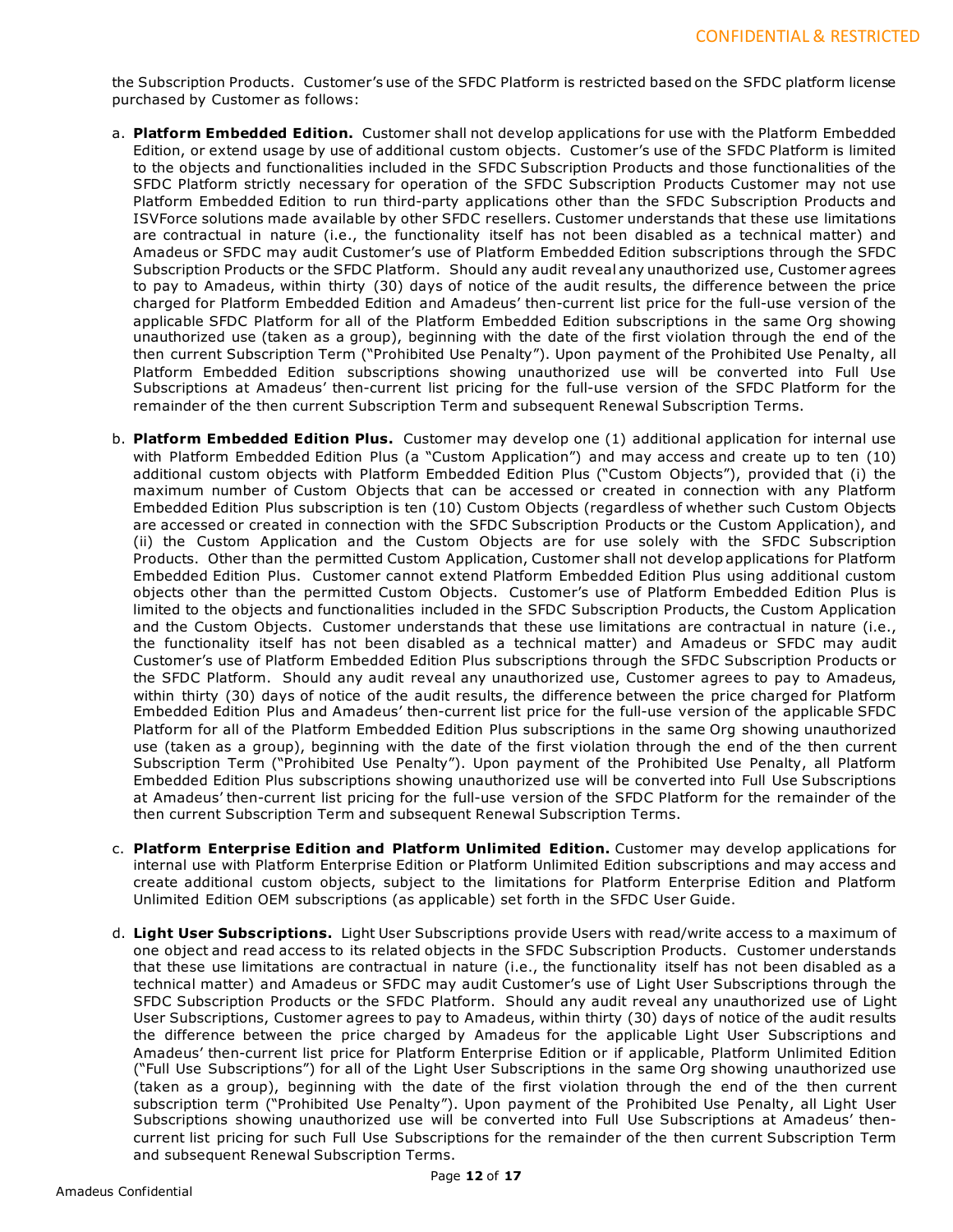- e. **Platform Embedded Edition Plus 20.** Customer may develop one (1) additional application for internal use with Platform Embedded Edition Plus 20 (a "Custom Application") and may access and create up to twenty (20) additional custom objects with Platform Embedded Edition Plus 20 ("Custom Objects"), provided that (i) the maximum number of Custom Objects that can be accessed or created in connection with any Platform Embedded Edition Plus 20 subscription is twenty (20) Custom Objects (regardless of whether such Custom Objects are accessed or created in connection with the SFDC Subscription Products or the Custom Application), and (ii) the Custom Application and the Custom Objects are for use solely with the SFDC Subscription Products. Other than the permitted Custom Application, Customer shall not develop applications for Platform Embedded Edition Plus 20. Customer cannot extend Platform Embedded Edition Plus 20 using additional custom objects other than the permitted Custom Objects. Customer's use of Platform Embedded Edition Plus 20 is limited to the objects and functionalities included in the SFDC Subscription Products, the Custom Application and the Custom Objects. Customer understands that these use limitations are contractual in nature (i.e., the functionality itself has not been disabled as a technical matter) and Amadeus or SFDC may audit Customer's use of Platform Embedded Edition Plus 20 subscriptions through the SFDC Subscription Products or the SFDC Platform. Should any audit reveal any unauthorized use, Customer agrees to pay to Amadeus, within thirty (30) days of notice of the audit results, the difference between the price charged for Platform Embedded Edition Plus 20 and Amadeus' then-current list price for the full-use version of the applicable SFDC Platform for all of the Platform Embedded Edition Plus 20 subscriptions in the same Org showing unauthorized use (taken as a group), beginning with the date of the first violation through the end of the then current Subscription Term ("Prohibited Use Penalty"). Upon payment of the Prohibited Use Penalty, all Platform Embedded Edition Plus 20 subscriptions showing unauthorized use will be converted into Full Use Subscriptions at Amadeus' then-current list pricing for the full-use version of the SFDC Platform for the remainder of the then current Subscription Term and subsequent Renewal Subscription Terms.
- 6. **ADMINISTRATION AND SUPPORT SERVICES.** Customer is responsible for its own administration of the SFDC Subscription Products and Customer's SFDC org. SFDC will provision one administrative user for each block of fifty 50 User Subscriptions. Additional administrative user subscriptions are available at an additional charge. Support for the SFDC Subscription Products will be provided by Amadeus in accordance with Amadeus Support Policy. To provide support for the SFDC Subscription Products SFDC will provision one additional administrative user to Customer's Org, at no additional charge to Customer, for access by the Amadeus support team. SFDC does not provide Support for the SFDC Subscription Products.
- 7. **CUSTOMER DATA**. 10GB per org of storage is allotted for Customer's Data in the SFDC Subscription Products.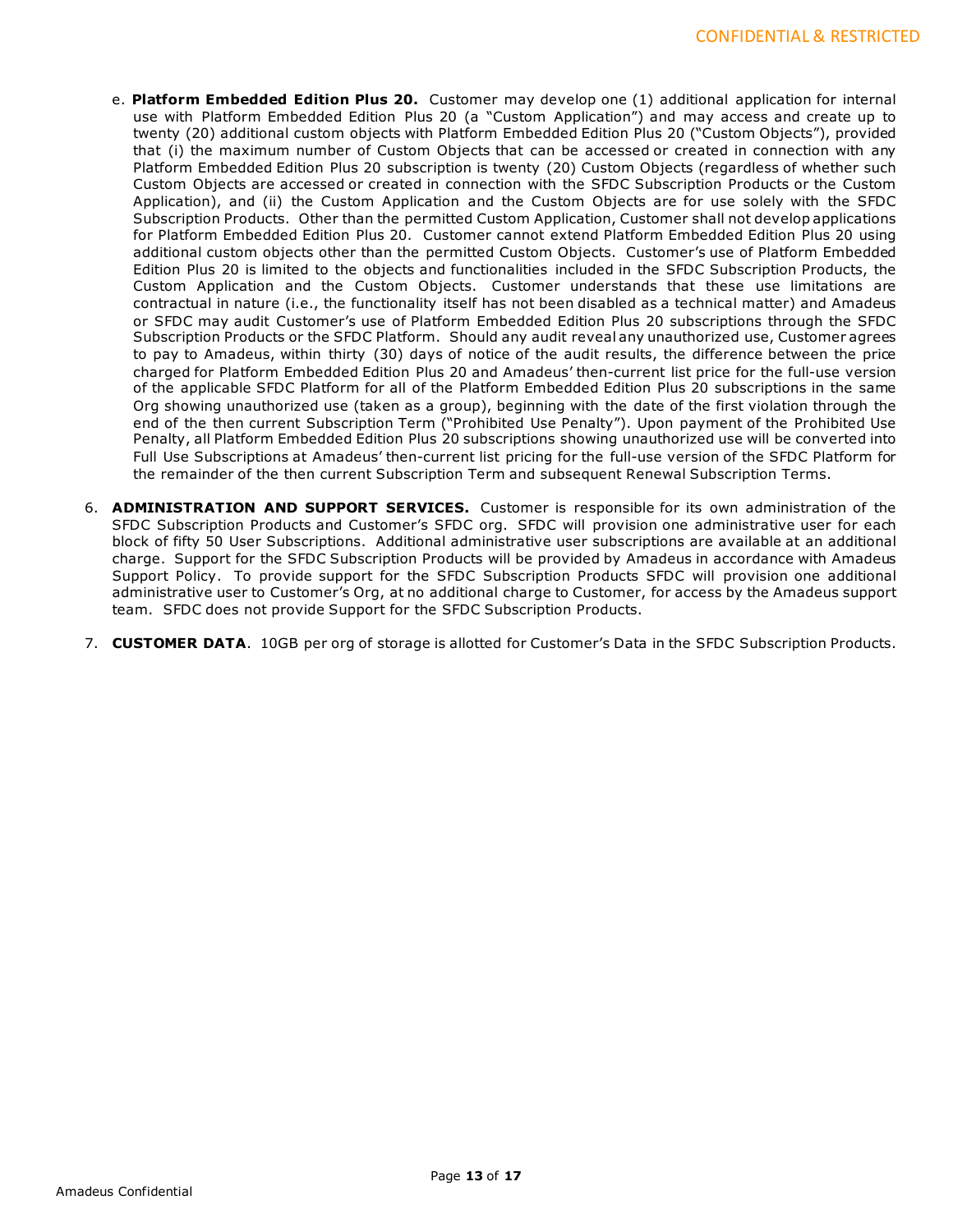#### **AMADEUS HOSPITALITY MASTER SUBSCRIPTION AGREEMENT**

### **Additional Terms and Conditions**

#### **Amadeus Channel Manager – RezExchange Subscription Product**

Pursuant to the Order Form executed by Customer and Amadeus, the following additional terms and conditions govern Customer's use of the Amadeus Channel Manager – RezExchange Subscription Product (the "**RezExchange Subscription Product**"), which provides the possibility to show rates and availability through interfaces with OLTA, ODD, PMS, web reservation module and RezExchange extranet. These additional terms are an integral part of the Order Form and are legally binding.

| <b>Article 1 Definitions</b><br><b>GDS</b> | A worldwide computerized reservations network as a central point of access<br>for reservations of hotel rooms, airplane seats, rental cars, and other related<br>travel products by travel agents. Examples of a GDS system include,<br>Galileo/Apollo, Worldspan, and Amadeus GDS |
|--------------------------------------------|------------------------------------------------------------------------------------------------------------------------------------------------------------------------------------------------------------------------------------------------------------------------------------|
| Interface                                  | The coupling between two electronic systems;                                                                                                                                                                                                                                       |
| Irregularities                             | Matters that prevent Customer from making rates and availability available<br>on one or more channels purchased by Customer through the RezExchange<br>Subscription Product and / or on one or more GDS representation services<br>which are provided by Amadeus;                  |
| Live date                                  | Date on which Customer has access to the licensed Interfaces;                                                                                                                                                                                                                      |
| ODD / HCD                                  | Online Distribution Database / Hotel Content Database: a product of Pegasus<br>Solutions Inc., consisting of a database with hotel profiles which can be<br>requested by third parties. For these hotels rates and availability are<br>provided real time;                         |
| OLTA (OTA)                                 | Online Travel Agent: websites from Online travel agents which provide<br>reservation services for hotel rooms, airplane tickets and related products;                                                                                                                              |
| <b>PMS</b>                                 | Property Management System: A management and reservations system for<br>the Hospitality sector;                                                                                                                                                                                    |
| Transaction                                | An electronic sent mutation with a receiving party as its destination;                                                                                                                                                                                                             |

## **Article 2 Installation, Implementation and training**

2.1 In the event that Customer has selected an Interface with the PMS, if available, an Interface can be realized between the PMS of Customer and the RezExchange Subscription Product distribution platform. Through this Interface, rates and availability are sent to the RezExchange Subscription Product distribution platform and to the PMS of Customer.

> All Interfaces are two-way, allowing prices and availability to be loaded in the different connected channels and reservations through these channels to be loaded into the PMS. In processing all transactions the aim is a maximum handling duration of 10 minutes. In the event that Customer has chosen a connection with the GDS and / or ODD parties Amadeus will create a profile for each hotel in all required systems. Amadeus will also configure the communication between the distribution platform of Amadeus and the selected systems.

- 2.2 If Customer does not have a PMS that Amadeus is able to create an Interface with, Customer will be able to provide prices and availability in the RezExchange extranet.
- 2.3 Amadeus will make every reasonable effort within a reasonable period after signing the Agreement to communicate with the channels listed in the Order Form.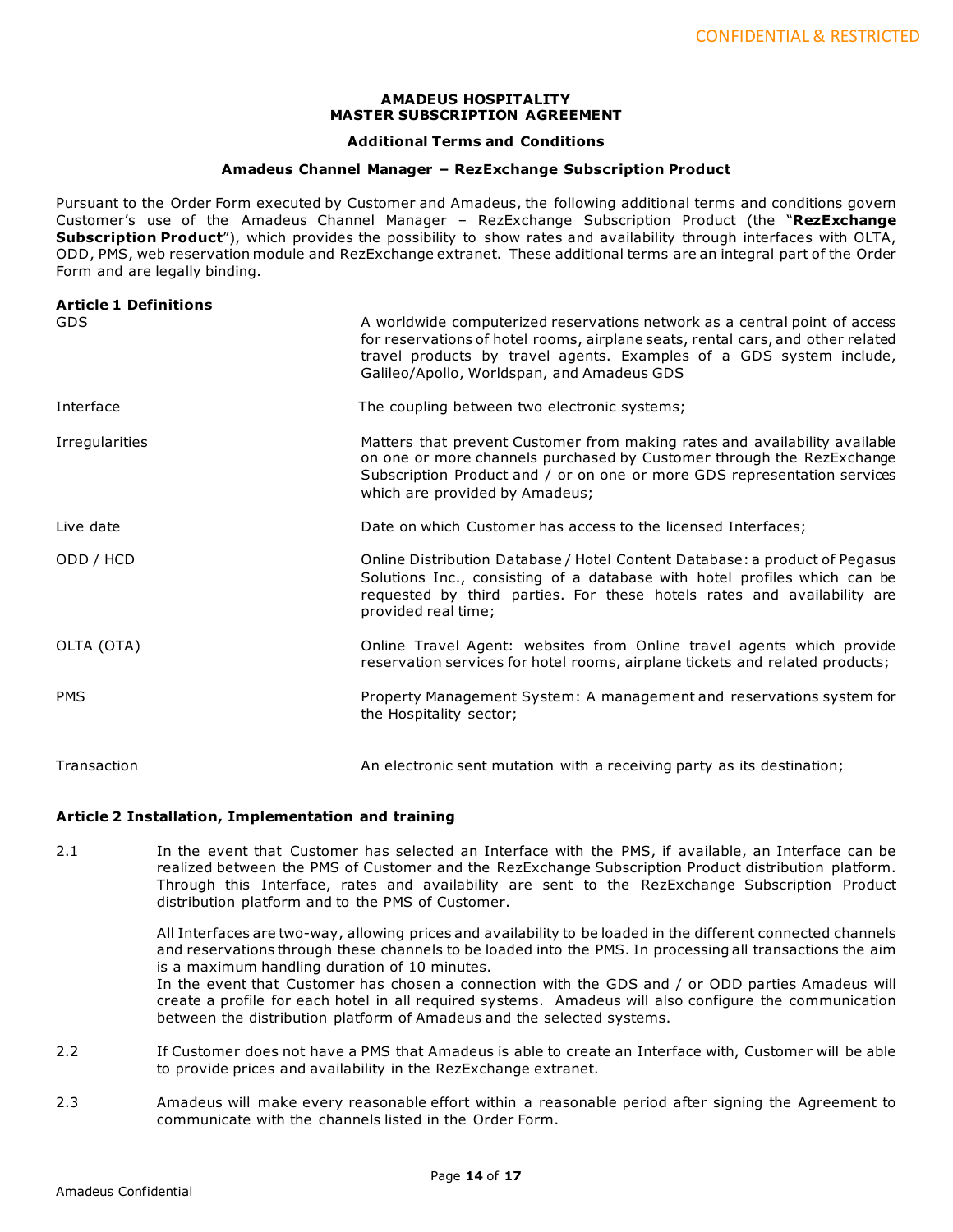- 2.4 In consultation with Customer, an implementation plan shall be developed which can reasonably be met by both parties. All third party Interface providers shall need to provide cooperation for the compliance with this Article 2.
- 2.6 In the event that the agreed schedule cannot be met due to the fact that a third party cannot or will not comply with the realization of the work required, Customer will be informed accordingly and the planning will be jointly adjusted.
- 2.7 Training in the use of the RezExchange Subscription Product or the RezExchange extranet will be provided through specific written instructions. In addition, Amadeus offers technical support in accordance with the Support Policy.

## **Article 3 PCI-DSS compliance**

- 3.1 The RezExchange Subscription Product is PCI-DSS compliant according to the specifications of the PCI Council.
- 3.2 Amadeus does not guarantee PCI compliancy of any third party hardware and/or software, regardless of whether Amadeus suggested the use of such hardware and/or software.
- 3.3 Customer is responsible for the security of its own infrastructure according to the specifications of the PCI council.
- 3.4 Credit Cards should not be entered into free form text fields.

# **Article 4 Liability/Indemnification**

- 4.1 By using the GDS representation services Customer is responsible for maintaining the rates and availability in the extranet and / or if there is a link with the PMS, in the PMS. All reservations via the GDS and Pegasus ODD / HCD systems are made at the rate and terms available at the time of making the booking and must be accepted. In case of overbooking, transferring the guest to alternative accommodation is subject to the acceptance of the alternative accommodation by the guest. Customer is responsible to arrange for alternative accommodations of at least similar quality and rate. When the rate of the alternative accommodation is higher, the difference should be paid by Customer. The cost of a telephone call and the transport to the alternative location should be paid by Customer.
- 4.4 Reservations made through GDS / Pegasus ODD / HCD are generally made through travel agents. These parties calculate a commission to the host hotel (Customer). This commission can vary, but is typically 10% of the booked reservation. Settlement of this commission is between Customer and corresponding travel agents without the intervention of Amadeus. If Customer wishes to use an automated commission processing service of a third party, Amadeus can provide a regular data transmission to this party on request of Customer and on payment of a fee.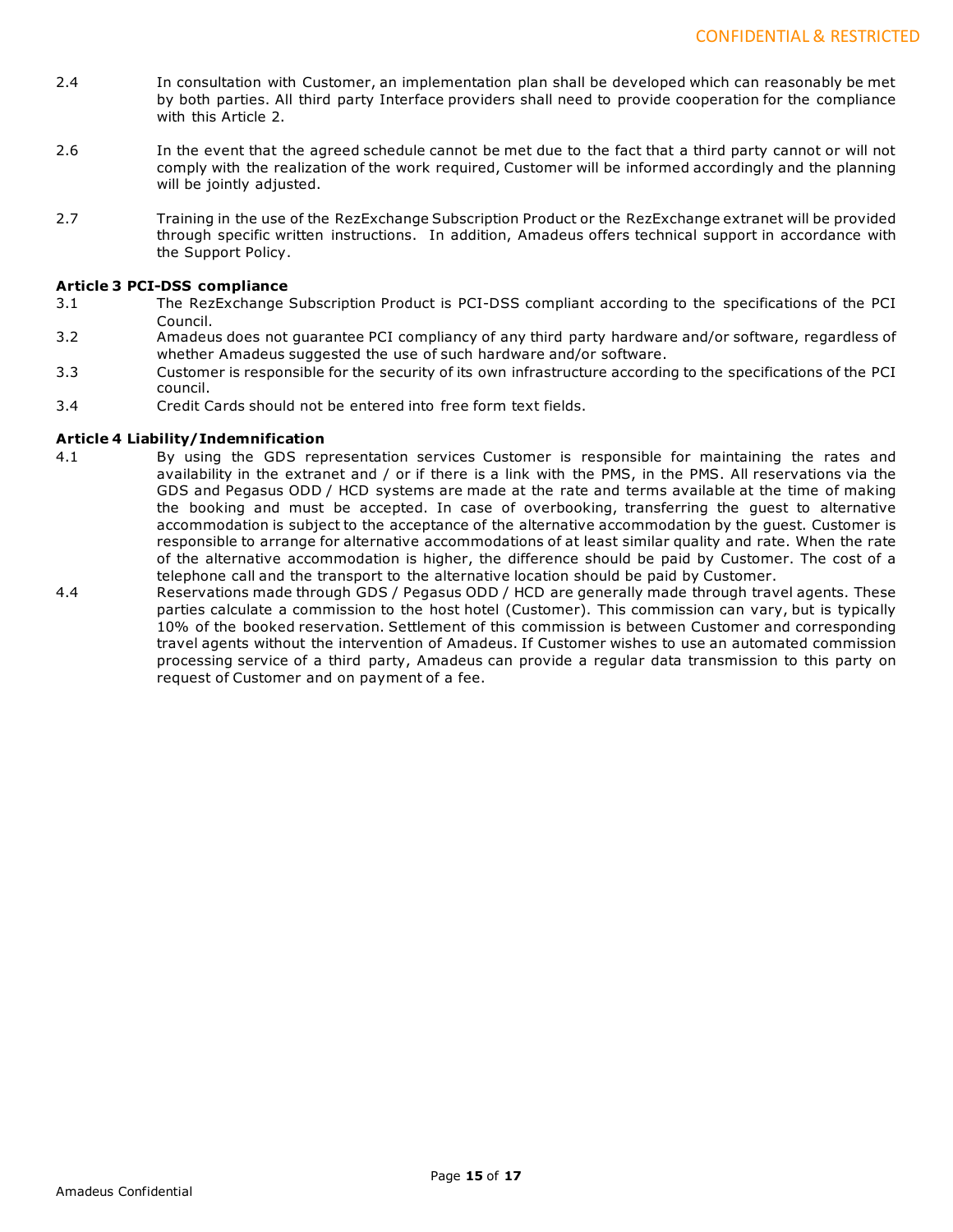## **AMADEUS HOSPITALITY MASTER SUBSCRIPTION AGREEMENT**

# **Additional Terms and Conditions**

## **Amadeus Property Management System Subscription Product**

Pursuant to the Order Form executed by Customer and Amadeus, the following additional terms and conditions govern Customer's use of the cloud-native Amadeus Property Management System, the Cloud Platform, Hardware, eLearning, Implementation Services, Account Management (collectively the "**PMS Subscription Product**"). These additional terms are an integral part of the Order Form and are legally binding.

## **Article 1 – Definitions**

| <b>Account</b><br><b>Management</b>     | means operational remote assistance by Amadeus to assist Users with use of the PMS<br>Subscription Product;                                                                                             |
|-----------------------------------------|---------------------------------------------------------------------------------------------------------------------------------------------------------------------------------------------------------|
| <b>Cloud Platform</b>                   | means Microsoft Windows Azure datacenters and components that host the PMS Subscription<br>Product;                                                                                                     |
| Data Dump                               | means User specific reservation, account and individual data from the PMS Subscription<br>Product as stored in the Cloud. A Data Dump is delivered in the proprietary Amadeus XML<br>format.            |
| <b>Distribution</b><br><b>Services</b>  | means the distribution of property rates and inventory to third party<br>Online Travel Agents (OTA) and, optionally, Global Distribution Systems (GDS) and the<br>Pegasus Hotel Content Database (HCD). |
| eLearning                               | means the online courses that Amadeus has created to help train Users with the use of the<br>PMS Subscription Product;                                                                                  |
| <b>Hardware</b>                         | means the Amadeus Orange Box, which acts as a hardware gateway between property based<br>systems and the PMS Subscription Product in the Cloud;                                                         |
| <b>Implementation</b><br><b>Service</b> | means off-site and on-site consultancy by an Amadeus-certified professional to configure the<br>PMS Subscription Product and to provide on-site training services;                                      |
| <b>Technical</b><br>Support             | means technical assistance by Amadeus and third party professionals                                                                                                                                     |

# **Article 2 – Cloud Platform**

- 2.1 Amadeus uses the Microsoft Windows Azure PaaS and other services as its platform.<br>2.2. The following Azure services are used:
- The following Azure services are used:
	- (a) Azure Cloud Services used to run the individual PMS Subscription Product processes;
	- (b) Azure Virtual Network (optional) required by some of the branded chain Central Reservation Systems (CRS);
	- (c) Azure Service Bus facilitates the communication between the various layers and instances of the Software;
	- (d) Azure SQL Database underlying database for the PMS Subscription Product;
	- (e) Azure Storage used for various types of storage, like certificates; and
	- (f) Azure Websites used to host the Html5 client of PMS Subscription Product.

## **Article 3 – PMS Subscription Product**

- 3.1 The PMS Subscription Product is developed for use in a hotel and resort environment
- 3.2 For each release of the PMS Subscription product, a minimum set of functionality is defined, which provides the base features that will continue to be available in future releases.
- 3.3 Amadeus will update the PMS Subscription Product from time to time, maintaining the minimum functionality in each release